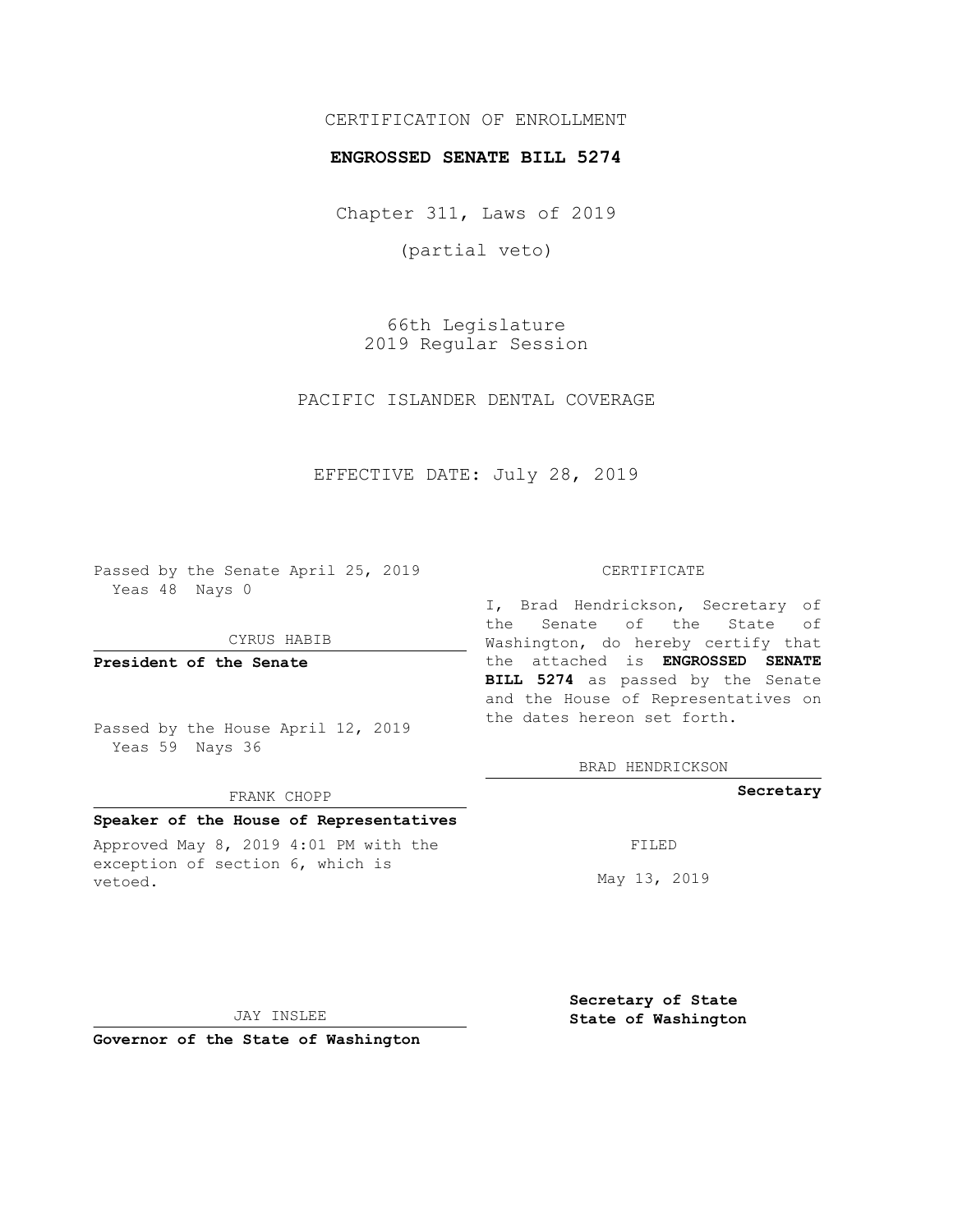## **ENGROSSED SENATE BILL 5274**

AS AMENDED BY THE HOUSE

Passed Legislature - 2019 Regular Session

# **State of Washington 66th Legislature 2019 Regular Session**

**By** Senators Hasegawa, Hunt, Wilson, C., Billig, Nguyen, Conway, Das, Frockt, Keiser, Randall, and Saldaña

Read first time 01/16/19. Referred to Committee on Health & Long Term Care.

 AN ACT Relating to dental coverage for Pacific islanders residing in Washington; amending RCW 43.71A.020 and 43.71A.800; adding a new section to chapter 43.71A RCW; adding a new section to chapter 74.09 RCW; creating a new section; and declaring an emergency.

5 BE IT ENACTED BY THE LEGISLATURE OF THE STATE OF WASHINGTON:

6 NEW SECTION. **Sec. 1.** (1) The legislature finds that:

 (a) The legislature recognized the important relationship between the citizens of the compact of free association (COFA) nations and the United States by enacting the COFA premium assistance program in 2018 to pay for premiums and out-of-pocket expenses for COFA citizens 11 who purchase qualifying health coverage;

 (b) While other Washingtonians who are income-eligible for medicaid receive dental coverage through apple health, individuals enrolled in the COFA premium assistance program do not currently have 15 affordable access to dental coverage;

 (c) Affordable access to dental care, including preventative care, is critical to treating the whole body health of an individual and preventing systemic health problems such as stroke, heart attack, and diabetes. Poor oral health is also associated with a wide range of hardships including difficulty obtaining employment, work absences 21 due to pain, and decreased productivity; and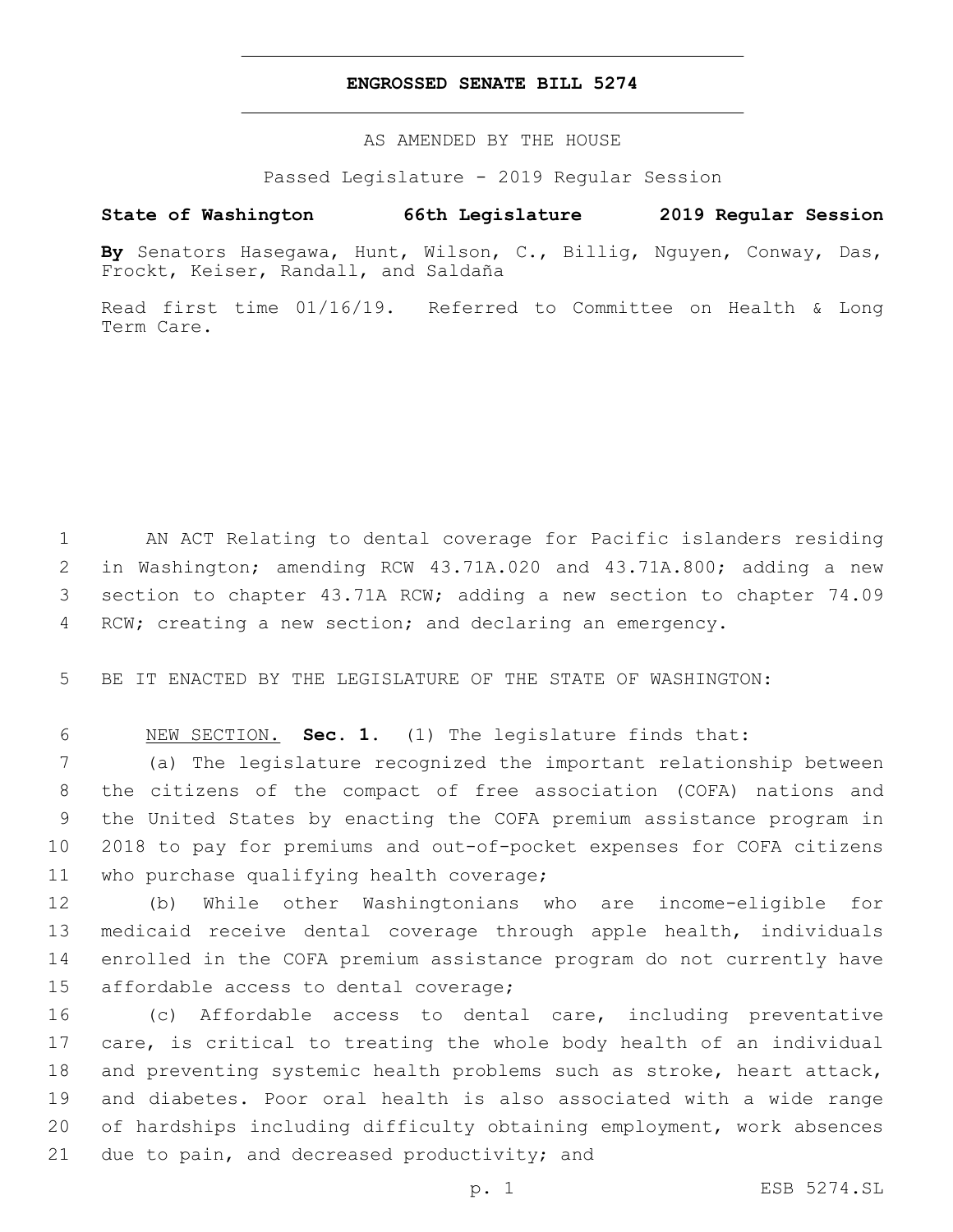(d) Research shows that people living in households in which the primary language spoken at home is not English, seniors, people with disabilities, and people who identify as Native Hawaiian or Pacific Islanders are disproportionately impacted by oral health inequities.

 (2) The legislature therefore intends to increase access to dental services for COFA islanders residing in Washington by establishing a dental services program that provides dental coverage 8 to income-eligible members of this population.

 **Sec. 2.** RCW 43.71A.020 and 2018 c 161 s 3 are each amended to 10 read as follows:

 (1) An individual is eligible for the COFA premium assistance 12 program if the individual:

13 (a) Is a resident;

14 (b) Is a COFA citizen;

(c) Enrolls in a silver qualified health plan;

 (d) Has income that is less than one hundred thirty-three percent 17 of the federal poverty level; and

 (e) Is ineligible for a federal or state medical assistance program administered by the authority under chapter 74.09 RCW.

 (2) Subject to the availability of amounts appropriated for this specific purpose, the authority shall pay the premium cost for a qualified health plan and the out-of-pocket costs for the coverage provided by the plan for an individual who is eligible for the premium assistance program under subsection (1) of this section.

 (3) The authority may disqualify a participant from the program 26 if the participant:

 (a) No longer meets the eligibility criteria in subsection (1) of 28 this section;

 (b) Fails, without good cause, to comply with procedural or documentation requirements established by the authority in accordance 31 with subsection (4) of this section;

 (c) Fails, without good cause, to notify the authority of a 33 change of address in a timely manner;

 (d) Withdraws the participant's application or requests 35 termination of coverage; or

 (e) Performs an act, practice, or omission that constitutes fraud, and, as a result, an insurer rescinds the participant's policy 38 for the qualified health plan.

(4) The authority shall establish:39

p. 2 ESB 5274.SL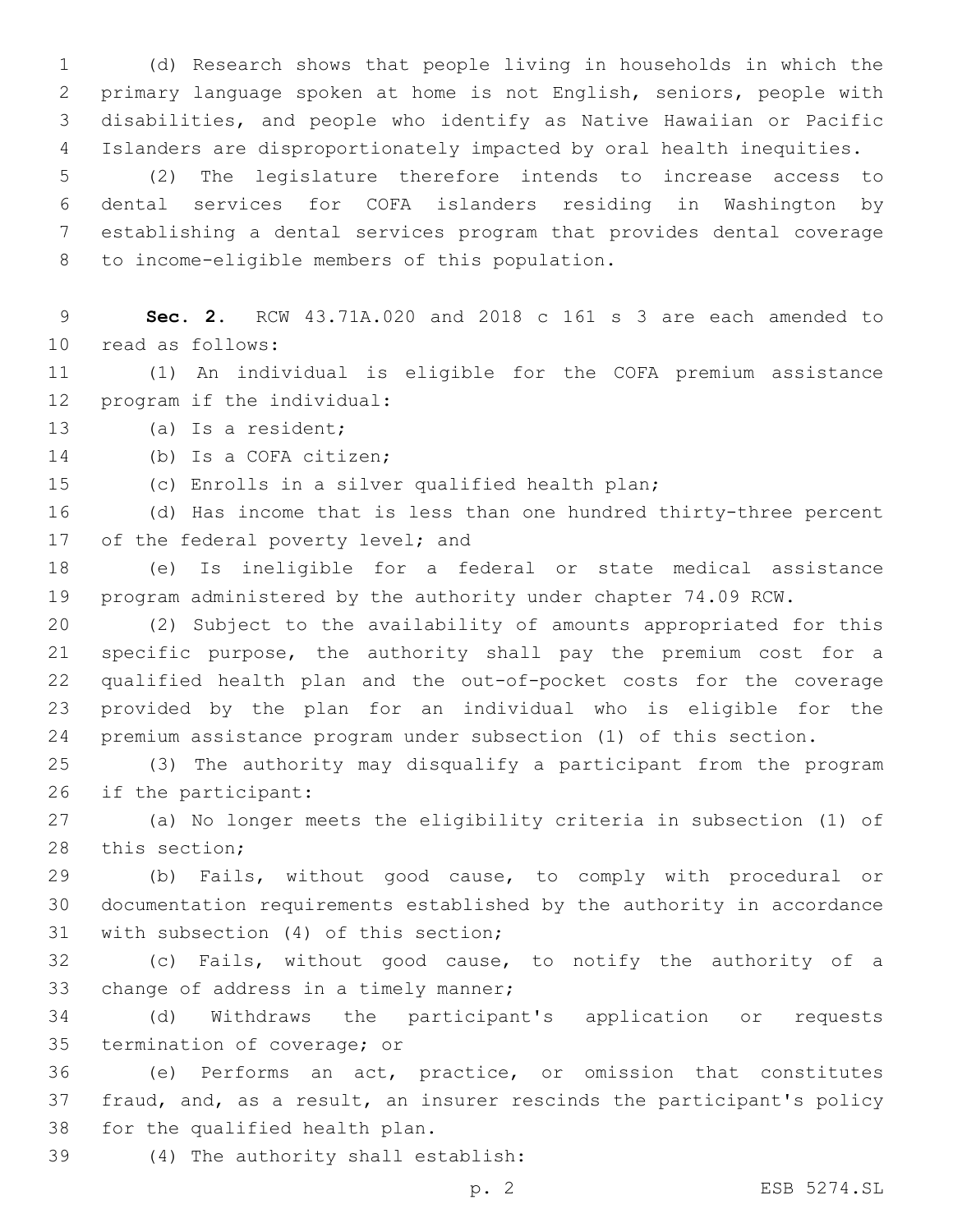1 (a) Application, enrollment, and renewal processes for the COFA 2 premium assistance program;

3 (b) The qualified health plans that are eligible for 4 reimbursement under the program;

5 (c) Procedural requirements for continued participation in the 6 program, including participant documentation requirements that are 7 necessary for the authority to administer the program; and

8 (d) Open enrollment periods and special enrollment periods 9 consistent with the enrollment periods for the health ((insurance 10 [health benefit])) benefit exchange((; and

11 (e) A comprehensive community education and outreach campaign, 12 working with stakeholder and community organizations, to facilitate 13 applications for, and enrollment in, the program. Subject to the 14 availability of amounts appropriated for this specific purpose, the 15 education and outreach program shall provide culturally and 16 linguistically accessible information to facilitate participation in 17 the program, including but not limited to enrollment procedures, 18 benefit utilization, and patient responsibilities.

19 (5) The community education and outreach campaign conducted by 20 the authority must begin no later than September 1, 2018)).

21  $((+6)$ ) (5) The first open enrollment period for the COFA premium 22 assistance program must begin no later than November 1, 2018.

23 NEW SECTION. **Sec. 3.** A new section is added to chapter 43.71A 24 RCW to read as follows:

 The authority, in consultation with the Washington state commission on Asian Pacific American affairs, shall establish an annual comprehensive community education and outreach program to COFA citizens, including contracting with a Washington organization that has multilingual language capacity, and working with stakeholder and community organizations, to facilitate applications for, and enrollment in, the COFA premium assistance and dental care programs. Subject to the availability of amounts appropriated for this specific purpose, the education and outreach program shall provide culturally and linguistically accessible information to facilitate participation in the programs, including but not limited to enrollment procedures, benefit utilization, and patient responsibilities.

37 NEW SECTION. **Sec. 4.** A new section is added to chapter 74.09 38 RCW to read as follows: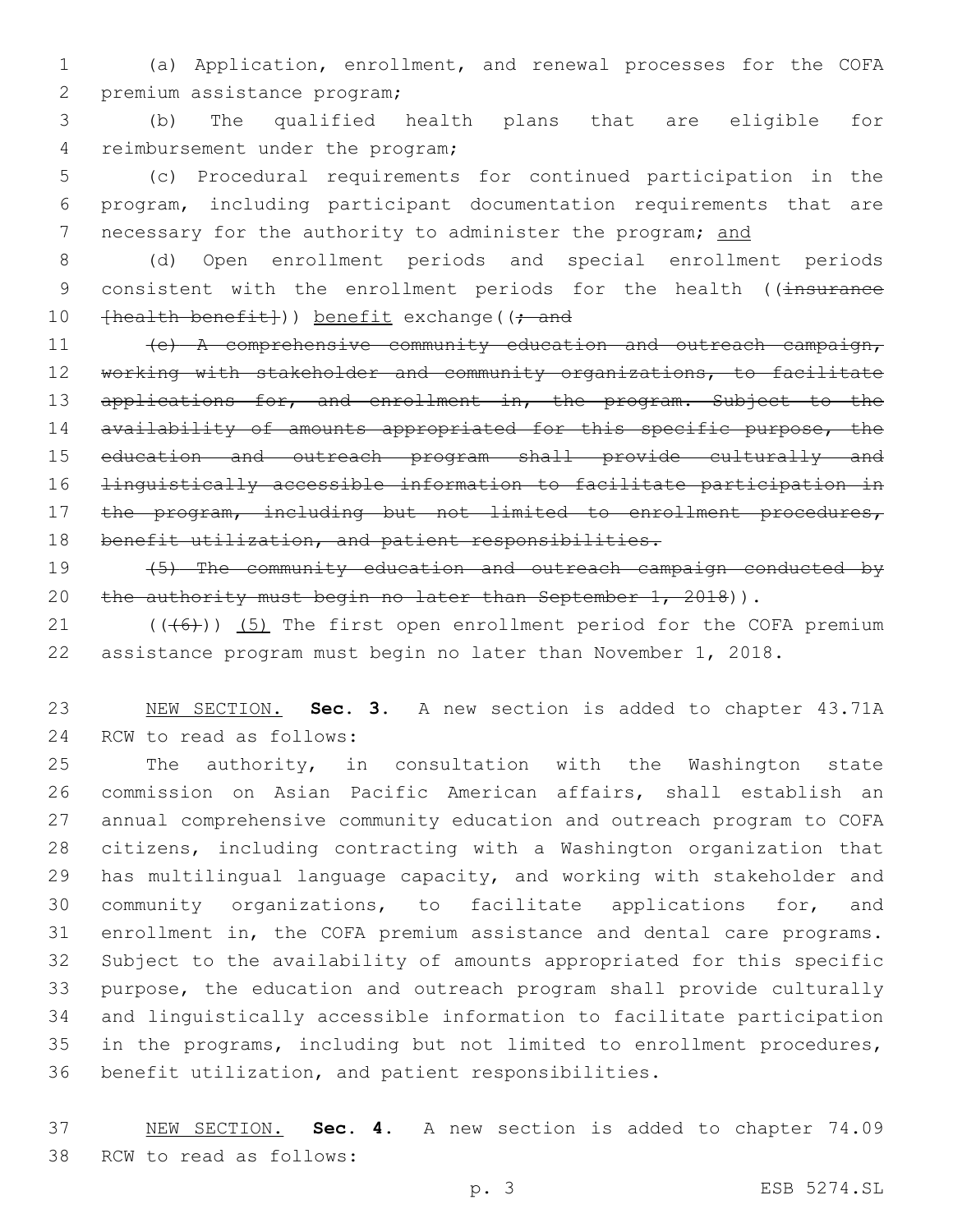(1) The COFA islander dental care program is established to provide dental services to COFA citizens who meet the requirements in subsection (2) of this section. The authority shall begin 4 administering this program by January 1, 2020.

 (2) Subject to the availability of amounts appropriated for this specific purpose, the program shall provide dental services as covered under RCW 74.09.520 to an individual who is eligible for the COFA premium assistance program under RCW 43.71A.020, or:

9 (a) Is a resident;

10 (b) Is a COFA citizen;

 (c) Has income that is less than one hundred thirty-three percent 12 of the federal poverty level; and

 (d) Is enrolled in medicare coverage under Title XVIII of the social security act (42 U.S.C. Sec. 1395 et seq., as amended).

 (3) The authority may disqualify a participant from the program 16 if the participant:

 (a) No longer meets the eligibility criteria in subsection (2) of 18 this section;

 (b) Fails, without good cause, to comply with procedural or documentation requirements established by the authority in accordance 21 with subsection (4) of this section;

 (c) Fails, without good cause, to notify the authority of a 23 change of address in a timely manner; or

 (d) Withdraws the participant's application or requests 25 termination of coverage.

(4) The authority shall establish:26

 (a) Application, enrollment, and renewal processes for the COFA 28 islander dental care program; and

 (b) Procedural requirements for continued participation in the program, including participant documentation requirements that are necessary for the authority to administer the program.

 (5) For the purposes of this section, "COFA citizen" has the same 33 meaning as in RCW 43.71A.010.

 **Sec. 5.** RCW 43.71A.800 and 2018 c 161 s 4 are each amended to read as follows:35

 The authority shall appoint an advisory committee that includes, but is not limited to, insurers and representatives of communities of COFA citizens. The committee shall advise the authority in the development, implementation, and operation of the COFA premium